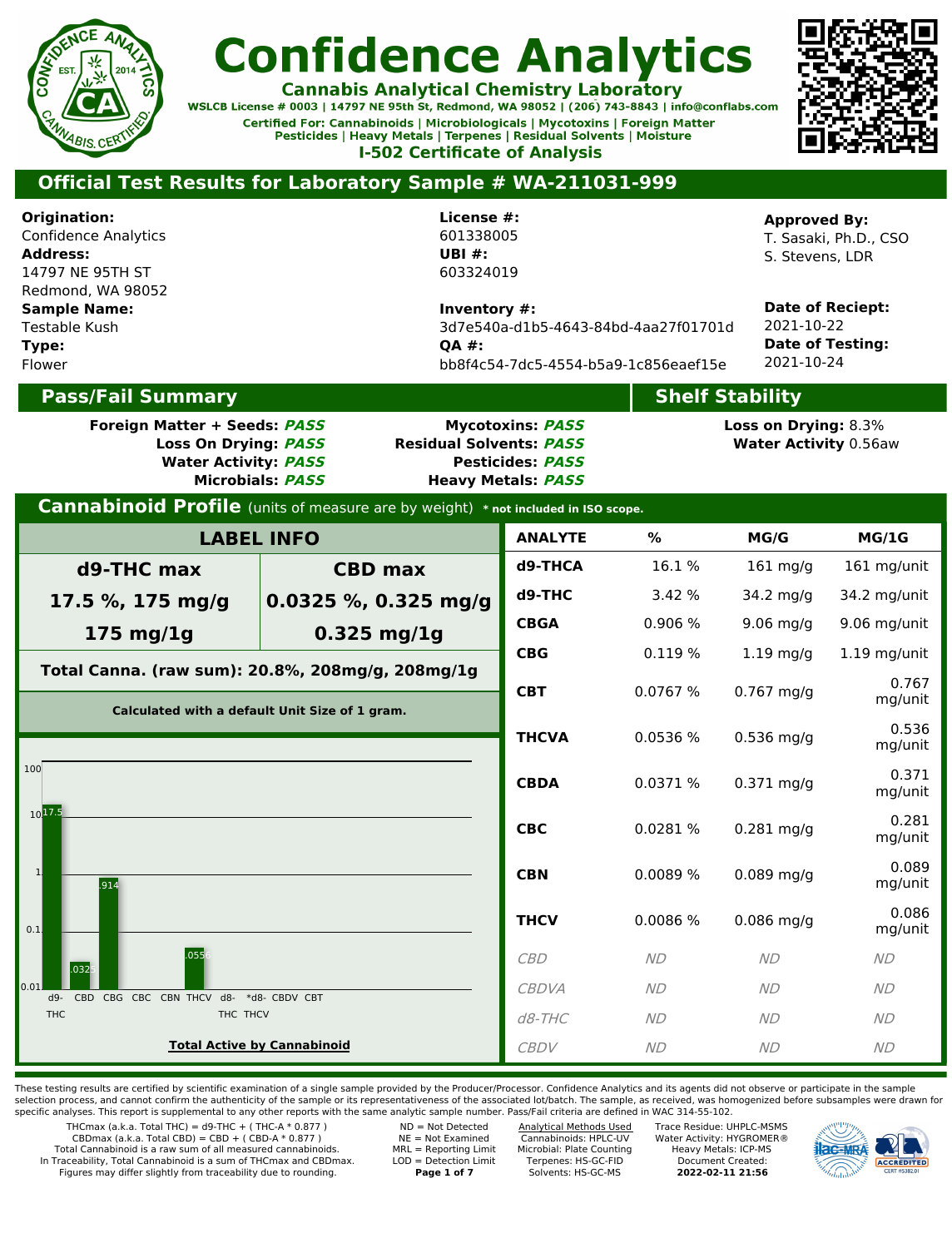

**Cannabis Analytical Chemistry Laboratory** 

WSLCB License # 0003 | 14797 NE 95th St, Redmond, WA 98052 | (206) 743-8843 | info@conflabs.com Certified For: Cannabinoids | Microbiologicals | Mycotoxins | Foreign Matter Pesticides | Heavy Metals | Terpenes | Residual Solvents | Moisture **I-502 Certificate of Analysis** 



### **Official Test Results for Laboratory Sample # WA-211031-999**

**Origination:** Confidence Analytics **Address:** 14797 NE 95TH ST Redmond, WA 98052 **Sample Name:** Testable Kush **Type:** Flower **License #:** 601338005 **UBI #:** 603324019 **Inventory #:** 3d7e540a-d1b5-4643-84bd-4aa27f01701d **QA #:** bb8f4c54-7dc5-4554-b5a9-1c856eaef15e **Approved By:** T. Sasaki, Ph.D., CSO S. Stevens, LDR **Date of Reciept:** 2021-10-22 **Date of Testing:** 2021-10-24 **Terpene Analysis Top Three Most Abundant Terpenes Limonene 0.76% Caryophyllene 0.295% a-Pinene 0.126% Most Volatile Least Volatile Terpene Fingerprint** (units in percent by weight) 10 1 0.1 0.01 0.001 1 2 3 4 5 6 7 8 9 10 11 12 13 14 15 16 17 18 19 20 21 22 23 24 25 26 27 28 29 30 31 32 33 34 35 36 37 T **# Name % # Name % # Name % #Name %** 48% **MONO TERPENES** 8%**MONO TERPENOIDS** 36% **SESQUI TERPENES** 8% **SESQUI TERPENOIDS**

| 1* Thuiene                | 0.00131   | 14 a-Terpinene              | 0.00413   | 26 Caryophyllene              | 0.295   | TTotal 2.27 |
|---------------------------|-----------|-----------------------------|-----------|-------------------------------|---------|-------------|
| 2 a-Pinene                | 0.126     | 15 Terpinolene              | 0.00685   | 27 Humulene                   | 0.0889  |             |
| 3* Camphene               | 0.0171    | 16* p-Cymenene              | 0.00522   | 28*a-Bulnesene                | 0.0531  |             |
| 4 Myrcene                 | 0.0591    | 17 Linalool                 | 0.104     | 29 cis-Nerolidol              | 0.0583  |             |
| 5 b-Pinene                | 0.0846    | 18 Fenchone                 | 0.0142    | 30*b-Maaliene                 | 0.0237  |             |
| 6* a-Phellandrene 0.00218 |           | 19 Fenchol                  | 0.0287    | 31* Selinadiene               | 0.115   |             |
| 7* Carene                 | 0.000666  | 20*trans-2-Pinanol          | <b>ND</b> | 32* a-Maaliene                | 0.116   |             |
| 8 a-Terpinene             | 0.00291   | 21 Terpineol                | 0.0265    | 33*trans-Nerolidol            | 0.0591  |             |
| 9 a-Ocimene               | <b>ND</b> | 22* Citronellol             | 0.000612  | 34* Guaiol                    | 0.00557 |             |
| <b>10 Limonene</b>        | 0.76      | 23 Geraniol                 | <b>ND</b> | 35 CarvophylleneOxide 0.00811 |         |             |
| 11 p-Cymene               | <b>ND</b> | 24*trans-a-Bergamotene 0.05 |           | 36* Cedrol                    | 0.00173 |             |
| 12 b-Ocimene              | 0.0102    | 25*Farnesene                | 0.0746    | 37 Bisabolol                  | 0.0676  |             |

These testing results are certified by scientific examination of a single sample provided by the Producer/Processor. Confidence Analytics and its agents did not observe or participate in the sample selection process, and cannot confirm the authenticity of the sample or its representativeness of the associated lot/batch. The sample, as received, was homogenized before subsamples were drawn for specific analyses. This report is supplemental to any other reports with the same analytic sample number. Pass/Fail criteria are defined in WAC 314-55-102.

THCmax (a.k.a. Total THC) =  $d9$ -THC + (THC-A  $*$  0.877)  $CBDmax$  (a.k.a. Total  $CBD$ ) =  $CBD$  + ( $CBD-A * 0.877$ ) Total Cannabinoid is a raw sum of all measured cannabinoids. In Traceability, Total Cannabinoid is a sum of THCmax and CBDmax.

Figures may differ slightly from traceability due to rounding.

ND = Not Detected NE = Not Examined MRL = Reporting Limit LOD = Detection Limit **Page 2 of 7**

Analytical Methods Used Cannabinoids: HPLC-UV Microbial: Plate Counting Terpenes: HS-GC-FID Solvents: HS-GC-MS

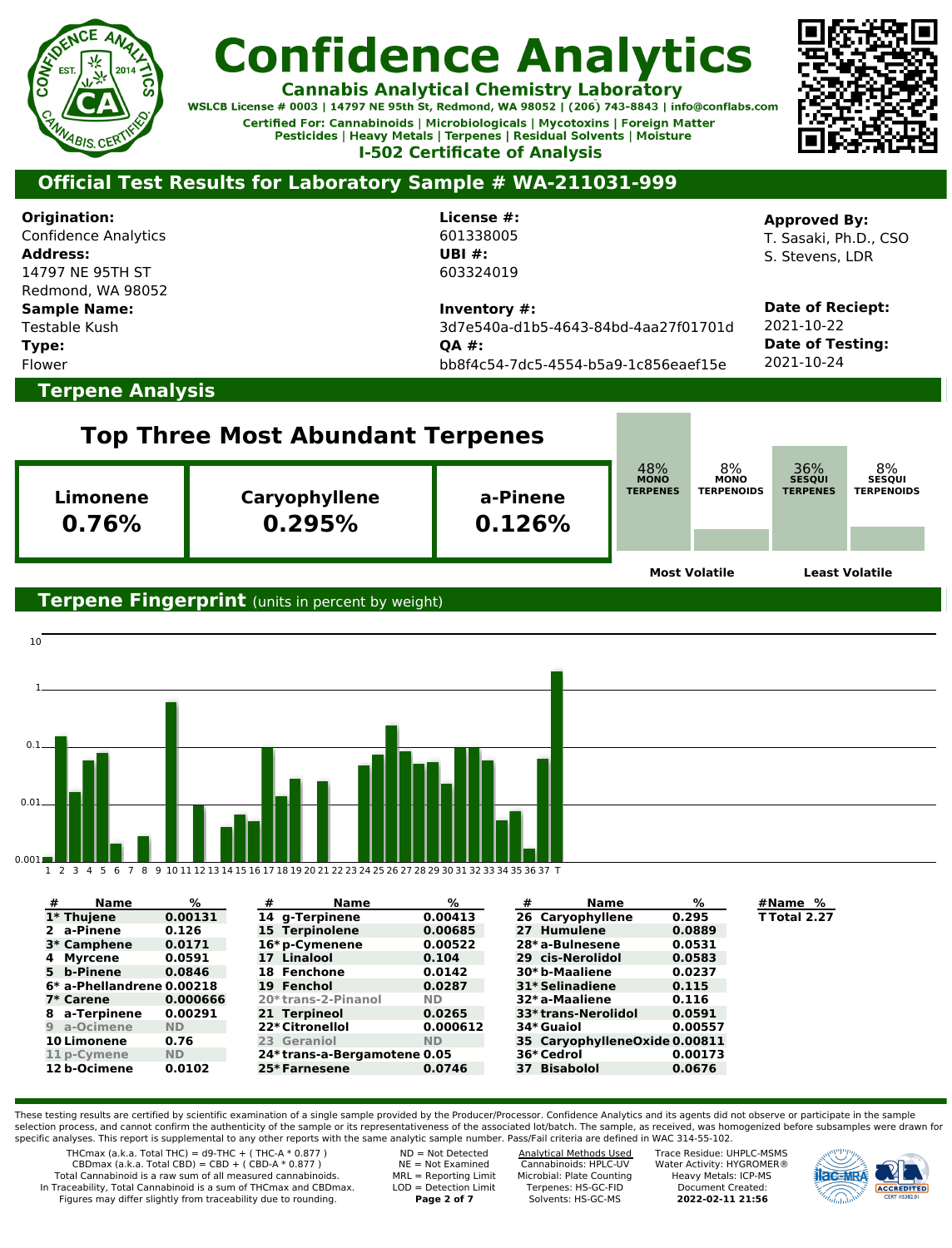

**Cannabis Analytical Chemistry Laboratory** 

WSLCB License # 0003 | 14797 NE 95th St, Redmond, WA 98052 | (206) 743-8843 | info@conflabs.com Certified For: Cannabinoids | Microbiologicals | Mycotoxins | Foreign Matter Pesticides | Heavy Metals | Terpenes | Residual Solvents | Moisture **I-502 Certificate of Analysis** 



### **Official Test Results for Laboratory Sample # WA-211031-999**

**Origination:** Confidence Analytics **Address:** 14797 NE 95TH ST Redmond, WA 98052

**Sample Name:**

Testable Kush **Type:**

Flower

**License #:** 601338005 **UBI #:** 603324019

**Inventory #:**

3d7e540a-d1b5-4643-84bd-4aa27f01701d **QA #:** bb8f4c54-7dc5-4554-b5a9-1c856eaef15e

**Approved By:**

T. Sasaki, Ph.D., CSO S. Stevens, LDR

**Date of Reciept:** 2021-10-22 **Date of Testing:** 2021-10-24

### **QUANTITATIVE IMPURITIES REPORT**

Concentrations of analytes used to determine pass/fail status of individual tests.

\* Greater than lower limit of detection (>LLOD) and less than lower limit of quantification (<LLOQ) . Applies to instances when the analyte has been detected and positively identified, but the concentration is lower than we can accurately quantify.

\*\* Greater than upper limit of quantification (>ULOQ). Applies to instances when the analyte concentration in the sample is greater than we can accurately measure without additional testing.

| <b>ANALYTES</b>  |                        |                               |                              |
|------------------|------------------------|-------------------------------|------------------------------|
| Analyte          | Concentration<br>(ppm) | Min. Reporting<br>Limit (ppm) | <b>Action Level</b><br>(ppm) |
| Acetone          | $<$ MRL                | 50                            | 5000                         |
| Benzene          | $<$ MRL                | 0.02                          | 2                            |
| <b>Butanes</b>   | 170                    | 20                            | 5000                         |
| Chloroform       | <b>NA</b>              | <b>NA</b>                     | 2                            |
| Cyclohexane      | <b>NA</b>              | <b>NA</b>                     | 3880                         |
| Dichloromethane  | $<$ MRL                | 6                             | 600                          |
| Ethanol          | $<$ MRL                | 500                           | <b>NA</b>                    |
| Ethyl Benzene    | <b>NA</b>              | <b>NA</b>                     | 2170                         |
| Ethyl Acetate    | $<$ MRL                | 50                            | 5000                         |
| Heptanes         | $<$ MRL                | 50                            | 5000                         |
| Hexanes          | $<$ MRL                | 3                             | 290                          |
| Methanol         | $<$ MRL                | 1500                          | 3000                         |
| Pentanes         | $<$ MRL                | 50                            | 5000                         |
| Propane          | $<$ MRL                | 20                            | 5000                         |
| Propanes         | $<$ MRL                | 20                            | 5000                         |
| Toluene          | $<$ MRL                | 50                            | 890                          |
| Xylenes          | $<$ MRL                | 50                            | 2170                         |
| iso-Butane       | $<$ MRL                | 20                            | 5000                         |
| iso-Propanol     | $<$ MRL                | 500                           | 5000                         |
| meta/para-Xylene | $<$ MRL                | 50                            | 2170                         |
| n-Butane         | 170                    | 20                            | 5000                         |
| n-Heptane        | $<$ MRL                | 50                            | 5000                         |
| n-Hexane         | $<$ MRL                | 3                             | 290                          |
| n-Pentane        | $<$ MRL                | 50                            | 5000                         |
| ortho-Xylene     | $<$ MRL                | 50                            | 2170                         |
|                  |                        |                               |                              |

These testing results are certified by scientific examination of a single sample provided by the Producer/Processor. Confidence Analytics and its agents did not observe or participate in the sample selection process, and cannot confirm the authenticity of the sample or its representativeness of the associated lot/batch. The sample, as received, was homogenized before subsamples were drawn for specific analyses. This report is supplemental to any other reports with the same analytic sample number. Pass/Fail criteria are defined in WAC 314-55-102.

THCmax (a.k.a. Total THC) =  $d9$ -THC + (THC-A  $*$  0.877)

 $CBDmax$  (a.k.a. Total  $CBD$ ) =  $CBD$  + ( $CBD-A * 0.877$ )

Total Cannabinoid is a raw sum of all measured cannabinoids. In Traceability, Total Cannabinoid is a sum of THCmax and CBDmax. Figures may differ slightly from traceability due to rounding.

ND = Not Detected NE = Not Examined MRL = Reporting Limit LOD = Detection Limit **Page 3 of 7**

Analytical Methods Used Cannabinoids: HPLC-UV Microbial: Plate Counting Terpenes: HS-GC-FID Solvents: HS-GC-MS

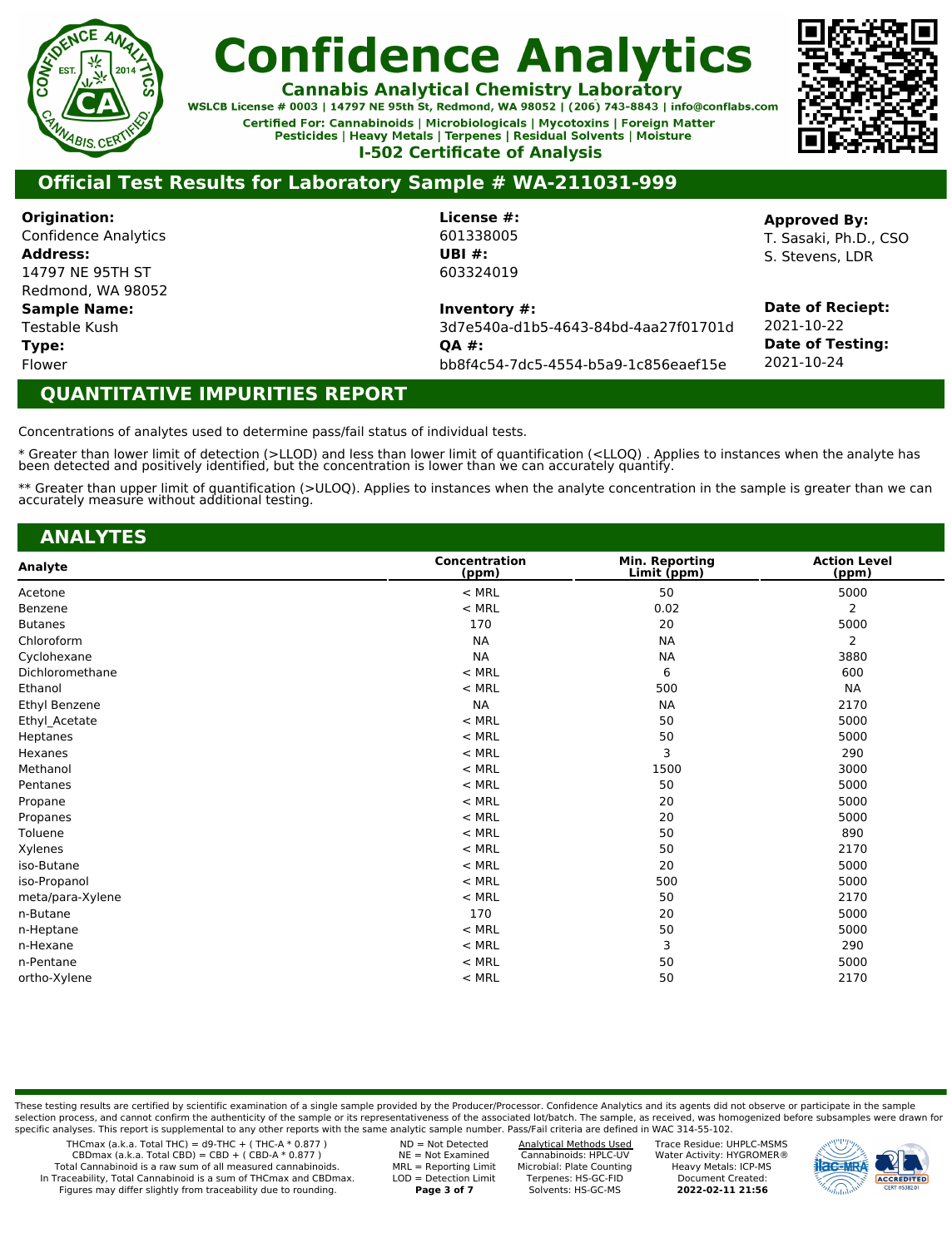

**Cannabis Analytical Chemistry Laboratory** 

WSLCB License # 0003 | 14797 NE 95th St, Redmond, WA 98052 | (206) 743-8843 | info@conflabs.com Certified For: Cannabinoids | Microbiologicals | Mycotoxins | Foreign Matter Pesticides | Heavy Metals | Terpenes | Residual Solvents | Moisture **I-502 Certificate of Analysis** 



### **Official Test Results for Laboratory Sample # WA-211031-999**

**Origination:** Confidence Analytics **Address:** 14797 NE 95TH ST Redmond, WA 98052 **Sample Name:** Testable Kush

**Type:**

Flower

#### **License #:** 601338005 **UBI #:** 603324019

**Inventory #:**

3d7e540a-d1b5-4643-84bd-4aa27f01701d **QA #:** bb8f4c54-7dc5-4554-b5a9-1c856eaef15e

**Approved By:** T. Sasaki, Ph.D., CSO S. Stevens, LDR

**Date of Reciept:** 2021-10-22 **Date of Testing:** 2021-10-24

### **MICROBIOLOGY REPORT**

Concentrations of analytes used to determine pass/fail status of individual tests.

\* Greater than lower limit of detection (>LLOD) and less than lower limit of quantification (<LLOQ) . Applies to instances when the analyte has been detected and positively identified, but the concentration is lower than we can accurately quantify.

\*\* Greater than upper limit of quantification (>ULOQ). Applies to instances when the analyte concentration in the sample is greater than we can accurately measure without additional testing.

| <b>MYCOTOXINS</b>                         |                        |                                      |                               |
|-------------------------------------------|------------------------|--------------------------------------|-------------------------------|
| Analyte                                   | Concentration<br>(ppb) | <b>Min. Reporting</b><br>Limit (ppb) | <b>Action Levelt</b><br>(ppb) |
| Aflatoxin B1                              | $<$ MRL                |                                      |                               |
| Aflatoxin B2                              | $<$ MRL                |                                      |                               |
| Aflatoxin B2                              | $<$ MRL                |                                      |                               |
| Aflatoxin G1                              | $<$ MRL                |                                      |                               |
| Aflatoxin G2                              | $<$ MRL                |                                      |                               |
| Aflatoxins (sum total)                    | $<$ MRL                |                                      | 25                            |
| <b>tAction Level is Sum of Aflatoxins</b> |                        |                                      |                               |
| Analyte                                   | Concentration<br>(ppb) | <b>Min. Reporting</b><br>Limit (ppb) | <b>Action Level</b><br>(ppb)  |

|                  | (DDD) | - -------<br>-------<br>-''''' | $\cdots$       |  |
|------------------|-------|--------------------------------|----------------|--|
| Chrau<br>◡◟<br>. | : MRL | ᅩ                              | $\sim$<br>$ -$ |  |

| <b>MICROBIALS</b> |                          |                                  |                                |
|-------------------|--------------------------|----------------------------------|--------------------------------|
| Analyte           | Concentration<br>(CFU/g) | <b>Min. Reporting</b><br>(CFU/q) | <b>Action Level</b><br>(CFU/q) |
| <b>BTGN</b>       | $<$ MRL                  | 500                              | 10000                          |
| E Coli            | $<$ MRL                  |                                  |                                |
| Salmonella        | $<$ MRL                  |                                  |                                |

These testing results are certified by scientific examination of a single sample provided by the Producer/Processor. Confidence Analytics and its agents did not observe or participate in the sample selection process, and cannot confirm the authenticity of the sample or its representativeness of the associated lot/batch. The sample, as received, was homogenized before subsamples were drawn for specific analyses. This report is supplemental to any other reports with the same analytic sample number. Pass/Fail criteria are defined in WAC 314-55-102.

THCmax (a.k.a. Total THC) =  $d9$ -THC + (THC-A  $*$  0.877)  $CBDmax$  (a.k.a. Total  $CBD$ ) =  $CBD$  + ( $CBD-A * 0.877$ )

Total Cannabinoid is a raw sum of all measured cannabinoids. In Traceability, Total Cannabinoid is a sum of THCmax and CBDmax. Figures may differ slightly from traceability due to rounding.

ND = Not Detected NE = Not Examined MRL = Reporting Limit LOD = Detection Limit **Page 4 of 7**

Analytical Methods Used Cannabinoids: HPLC-UV Microbial: Plate Counting Terpenes: HS-GC-FID Solvents: HS-GC-MS

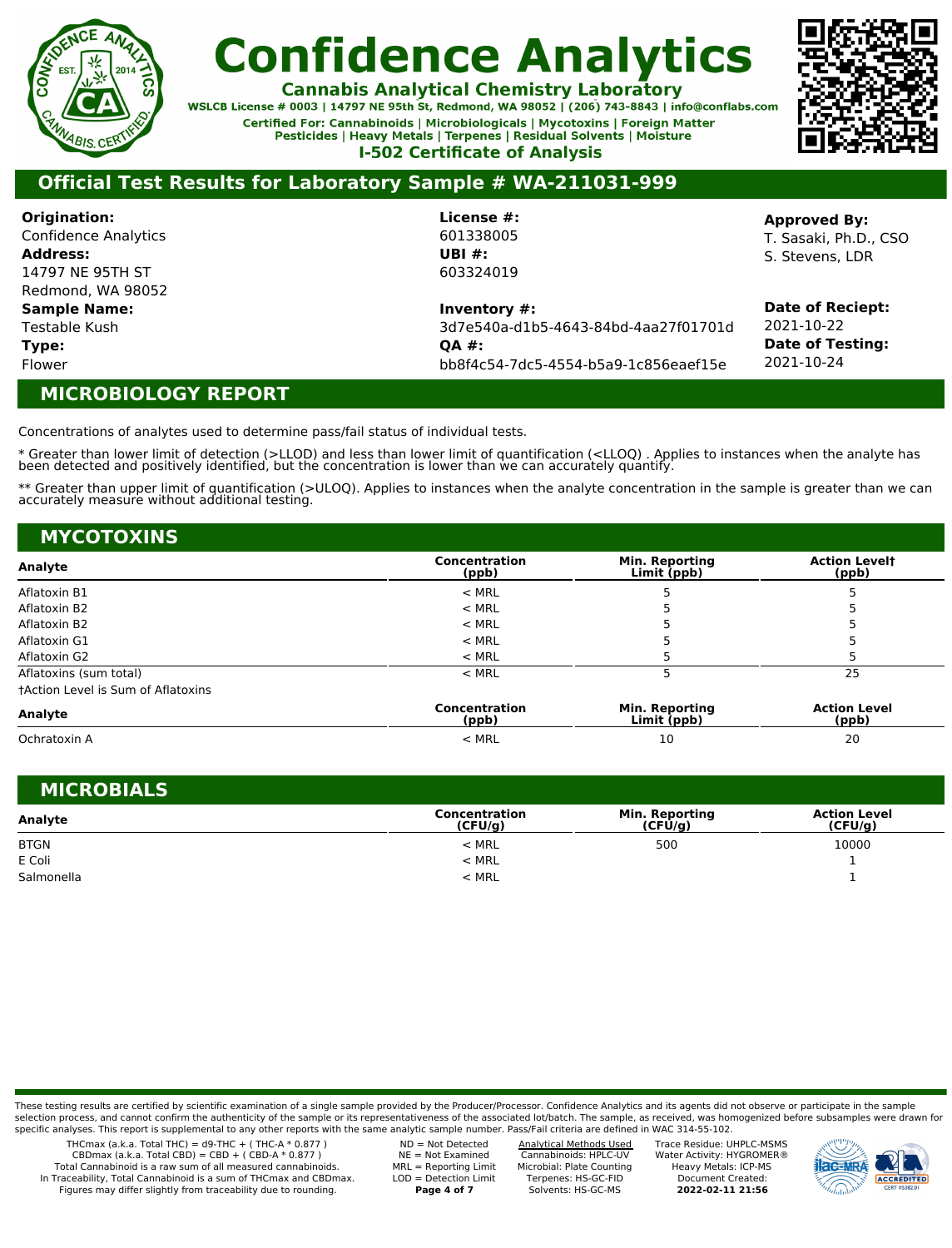

**Cannabis Analytical Chemistry Laboratory** 

WSLCB License # 0003 | 14797 NE 95th St, Redmond, WA 98052 | (206) 743-8843 | info@conflabs.com Certified For: Cannabinoids | Microbiologicals | Mycotoxins | Foreign Matter Pesticides | Heavy Metals | Terpenes | Residual Solvents | Moisture **I-502 Certificate of Analysis** 



### **Official Test Results for Laboratory Sample # WA-211031-999**

**Origination:** Confidence Analytics **Address:** 14797 NE 95TH ST Redmond, WA 98052 **Sample Name:** Testable Kush

**Type:**

Flower

**License #:** 601338005 **UBI #:** 603324019

**Inventory #:**

3d7e540a-d1b5-4643-84bd-4aa27f01701d **QA #:** bb8f4c54-7dc5-4554-b5a9-1c856eaef15e

#### **Approved By:**

T. Sasaki, Ph.D., CSO S. Stevens, LDR

**Date of Reciept:** 2021-10-22 **Date of Testing:** 2021-10-24

### **Chemical Residue Screen - Test Report** (units in percent by weight)

Cannabis samples were homogenized and extracted using a custom protocol. Instrumental analysis was performed with UHPLC-MS/MS (tandem quadrupole). Target compounds were identified by matching to Certified Reference Materials. Ion-selective detection (multiple reaction monitoring, or MRM) was used to ensure that precursor and product ions of the correct masses co-eluted and were observed in ratios matching those for the reference materials. Dozens of compounds representing many different classes of fungicides, herbicides, and plant growth regulators were screened for. This document lists all analytes detected in the Chemical Residue Screen.



\* Greater than lower limit of detection (>LLOD) and less than lower limit of quantification (<LLOQ) . Applies to instances when the analyte has been detected and positively identified, but the concentration is lower than we can accurately quantify.

\*\* Greater than upper limit of quantification (ULOQ). Applies to instances when the analyte concentration in the sample is greater than we can accurately measure without additional testing.

### **FINDINGS**

| Common<br><b>Analyte Name</b> | CAS<br><b>Registration</b><br><b>Number</b> | Conc.<br>in Sample<br>(ppm) | <b>Minimum</b><br><b>Reporting</b><br>Limit<br>(ppm) | <b>Action</b><br><b>Level</b><br>(ppm) | Common<br><b>Analyte Name</b> | CAS<br><b>Registration</b><br><b>Number</b> | Conc.<br>in Sample<br>(ppm) | <b>Minimum</b><br><b>Reporting</b><br>Ĺimit<br>(ppm) | <b>Action</b><br>Level<br>(ppm) |
|-------------------------------|---------------------------------------------|-----------------------------|------------------------------------------------------|----------------------------------------|-------------------------------|---------------------------------------------|-----------------------------|------------------------------------------------------|---------------------------------|
| (sum) Spinosads               | <b>NA</b>                                   | $<$ MRL                     | 0.1                                                  | 0.2                                    | Dimethoate                    | $60 - 51 - 5$                               | <b>NA</b>                   | NA                                                   | 0.2                             |
| (sum) Permethrins             | <b>NA</b>                                   | $<$ MRL                     | 0.1                                                  | 0.2                                    | Ethoprophos                   | 13194-48-4                                  | <b>NA</b>                   | NA                                                   | 0.2                             |
| Abamectin B1a                 | 71751-41-2                                  | <b>NA</b>                   | NA                                                   | 0.5                                    | Etofenprox                    | 80844-07-1                                  | <b>NA</b>                   | NA                                                   | 0.4                             |
| Acephate                      | 30560-19-1                                  | <b>NA</b>                   | NA                                                   | 0.4                                    | Etoxazole                     | 153233-91-1                                 | <b>NA</b>                   | NA                                                   | 0.2                             |
| Acetamiprid                   | 135410-20-7                                 | <b>NA</b>                   | NA                                                   | 0.2                                    | Fenoxycarb                    | 72490-01-8                                  | <b>NA</b>                   | NA                                                   | 0.2                             |
| Aldicarb                      | 116-06-3                                    | <b>NA</b>                   | NA                                                   | 0.4                                    | Fenpyroximate                 | 134098-61-6                                 | <b>NA</b>                   | NA                                                   | 0.4                             |
| Azoxystrobin                  | 131860-33-8                                 | <b>NA</b>                   | NA                                                   | 0.2                                    | Fipronil                      | 120068-37-3                                 | <b>NA</b>                   | NA                                                   | 0.4                             |
| <b>Bifenazate</b>             | 149877-41-8                                 | <b>NA</b>                   | NA                                                   | 0.2                                    | Flonicamid                    | 158062-67-0                                 | <b>NA</b>                   | NA                                                   | $\mathbf{1}$                    |
| <b>Bifenthrin</b>             | 82657-04-3                                  | <b>NA</b>                   | NA                                                   | 0.2                                    | Fludioxonil                   | 131341-86-1                                 | <b>NA</b>                   | NA                                                   | 0.4                             |
| <b>Boscalid</b>               | 188425-85-6                                 | <b>NA</b>                   | NA                                                   | 0.4                                    | Hexythiazox                   | 78587-05-0                                  | <b>NA</b>                   | NA                                                   | 1                               |
| Carbaryl                      | $63 - 25 - 2$                               | <b>NA</b>                   | NA                                                   | 0.2                                    | Imazalil                      | 35554-44-0                                  | <b>NA</b>                   | NA                                                   | 0.2                             |
| Carbofuran                    | 1563-66-2                                   | <b>NA</b>                   | NA                                                   | 0.2                                    | Imidacloprid                  | 138261-41-3                                 | <b>NA</b>                   | NA                                                   | 0.4                             |
| Chlorantraniliprole           | 500008-45-7                                 | <b>NA</b>                   | NA                                                   | 0.2                                    | Malathion                     | 121-75-5                                    | <b>NA</b>                   | NA                                                   | 0.2                             |
| Chlormequat                   | 7003-89-6                                   | <b>NA</b>                   | NA                                                   | 0.1                                    | Metalaxyl                     | 57837-19-1                                  | <b>NA</b>                   | NA                                                   | 0.2                             |
| Chlorpyrifos                  | 2921-88-2                                   | <b>NA</b>                   | NA                                                   | 0.2                                    | Methiocarb                    | 2032-65-7                                   | <b>NA</b>                   | NA                                                   | 0.2                             |
| Clofentezine                  | 74115-24-5                                  | <b>NA</b>                   | NA                                                   | 0.2                                    | Methomyl                      | 16752-77-5                                  | <b>NA</b>                   | NA                                                   | 0.4                             |
| Daminozide                    | 1596-84-5                                   | <b>NA</b>                   | NA                                                   | $\mathbf{1}$                           | Myclobutanil                  | 88671-89-0                                  | <b>NA</b>                   | NA                                                   | 0.2                             |
| <b>Dichlorvos</b>             | $62 - 73 - 7$                               | <b>NA</b>                   | NA                                                   | 0.1                                    | Naled                         | 300-76-5                                    | <b>NA</b>                   | NA                                                   | 0.5                             |

These testing results are certified by scientific examination of a single sample provided by the Producer/Processor. Confidence Analytics and its agents did not observe or participate in the sample selection process, and cannot confirm the authenticity of the sample or its representativeness of the associated lot/batch. The sample, as received, was homogenized before subsamples were drawn for

specific analyses. This report is supplemental to any other reports with the same analytic sample number. Pass/Fail criteria are defined in WAC 314-55-102.

THCmax (a.k.a. Total THC) =  $d9$ -THC + (THC-A  $*$  0.877)

 $CBDmax$  (a.k.a. Total CBD) = CBD + (CBD-A  $*$  0.877)

Total Cannabinoid is a raw sum of all measured cannabinoids. In Traceability, Total Cannabinoid is a sum of THCmax and CBDmax. Figures may differ slightly from traceability due to rounding.

ND = Not Detected NE = Not Examined MRL = Reporting Limit LOD = Detection Limit **Page 5 of 7**

Analytical Methods Used Cannabinoids: HPLC-UV Microbial: Plate Counting Terpenes: HS-GC-FID Solvents: HS-GC-MS

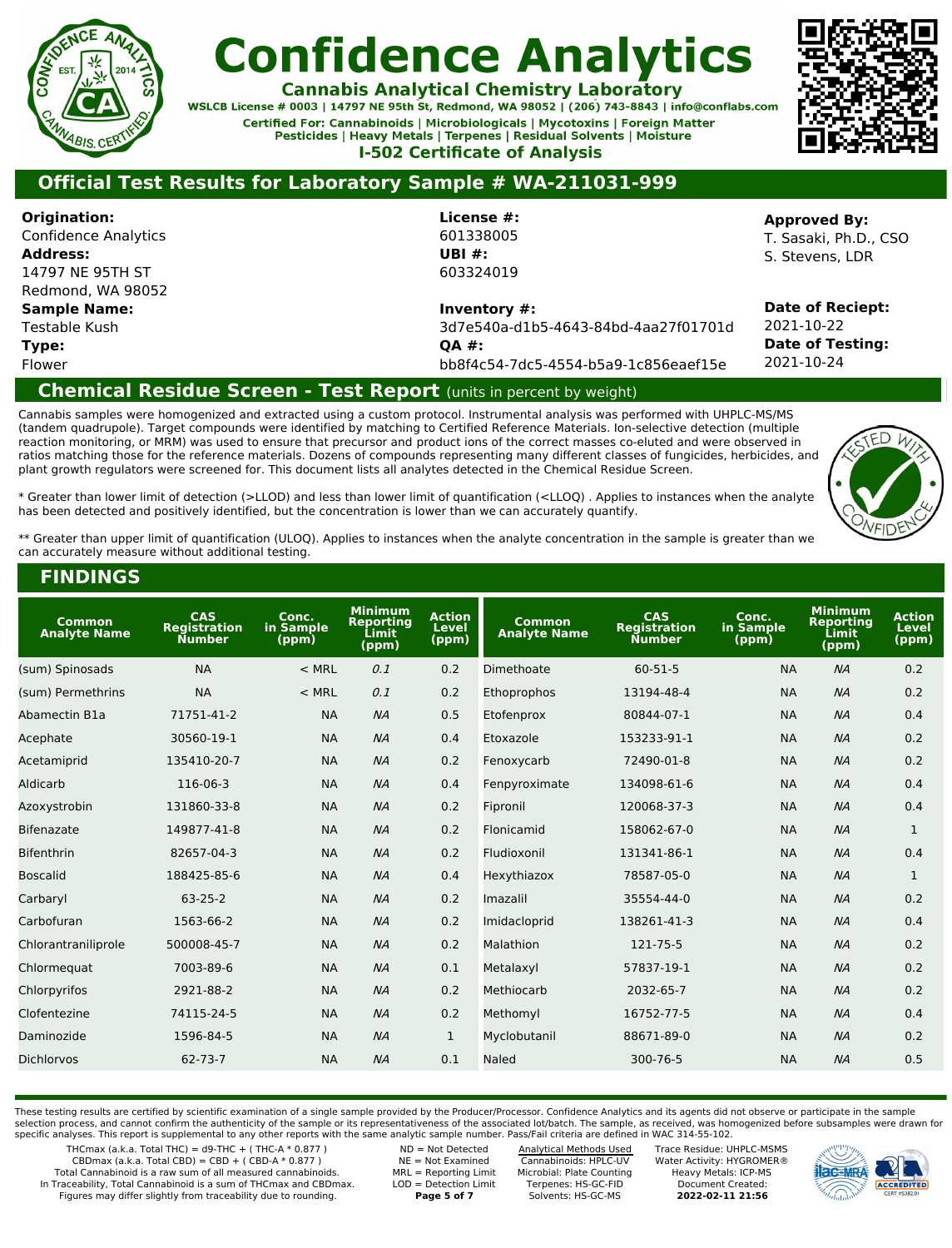

**Cannabis Analytical Chemistry Laboratory** 

WSLCB License # 0003 | 14797 NE 95th St, Redmond, WA 98052 | (206) 743-8843 | info@conflabs.com Certified For: Cannabinoids | Microbiologicals | Mycotoxins | Foreign Matter Pesticides | Heavy Metals | Terpenes | Residual Solvents | Moisture **I-502 Certificate of Analysis** 



### **Official Test Results for Laboratory Sample # WA-211031-999**

**Origination:** Confidence Analytics **Address:** 14797 NE 95TH ST Redmond, WA 98052 **Sample Name:** Testable Kush **Type:**

Flower

601338005 **UBI #:** 603324019

**License #:**

**Inventory #:**

3d7e540a-d1b5-4643-84bd-4aa27f01701d **QA #:** bb8f4c54-7dc5-4554-b5a9-1c856eaef15e

**Approved By:**

T. Sasaki, Ph.D., CSO S. Stevens, LDR

**Date of Reciept:** 2021-10-22 **Date of Testing:** 2021-10-24

### **Chemical Residue Screen - Test Report** (units in percent by weight)

Cannabis samples were homogenized and extracted using a custom protocol. Instrumental analysis was performed with UHPLC-MS/MS (tandem quadrupole). Target compounds were identified by matching to Certified Reference Materials. Ion-selective detection (multiple reaction monitoring, or MRM) was used to ensure that precursor and product ions of the correct masses co-eluted and were observed in ratios matching those for the reference materials. Dozens of compounds representing many different classes of fungicides, herbicides, and plant growth regulators were screened for. This document lists all analytes detected in the Chemical Residue Screen.



\* Greater than lower limit of detection (>LLOD) and less than lower limit of quantification (<LLOQ) . Applies to instances when the analyte has been detected and positively identified, but the concentration is lower than we can accurately quantify.

\*\* Greater than upper limit of quantification (ULOQ). Applies to instances when the analyte concentration in the sample is greater than we can accurately measure without additional testing.

#### **FINDINGS**

| <b>Common</b><br><b>Analyte Name</b> | CAS<br><b>Registration</b><br><b>Number</b> | Conc.<br>in Sample<br>(ppm) | <b>Minimum</b><br>Reporting<br>Limit<br>(ppm) | <b>Action</b><br>Level<br>(ppm) | <b>Common</b><br><b>Analyte Name</b> | CAS<br><b>Registration</b><br><b>Number</b> | Conc.<br>in Sample<br>(ppm) | <b>Minimum</b><br><b>Reporting</b><br>Limit<br>(ppm) | <b>Action</b><br>Level<br>(ppm) |
|--------------------------------------|---------------------------------------------|-----------------------------|-----------------------------------------------|---------------------------------|--------------------------------------|---------------------------------------------|-----------------------------|------------------------------------------------------|---------------------------------|
| Oxamyl                               | 23135-22-0                                  | <b>NA</b>                   | NA                                            | $\mathbf{1}$                    | Uniconazole                          | 83657-22-1                                  | <b>NA</b>                   | NA                                                   | 0.1                             |
| Paclobutrazol                        | 76738-62-0                                  | <b>NA</b>                   | NA                                            | 0.4                             | cis-Permethrin                       | 52645-53-1                                  | <b>NA</b>                   | NA                                                   | 0.2                             |
| Phosmet                              | 732-11-6                                    | <b>NA</b>                   | NA                                            | 0.2                             | trans-Permethrin                     | 52645-53-2                                  | <b>NA</b>                   | NA                                                   | 0.2                             |
| Piperonyl Butoxide                   | 51-03-6                                     | <b>NA</b>                   | NA                                            | $\overline{2}$                  |                                      |                                             |                             |                                                      |                                 |
| Prallethrin                          | 23031-36-9                                  | <b>NA</b>                   | NA                                            | 0.2                             |                                      |                                             |                             |                                                      |                                 |
| Propiconazole                        | 60207-90-1                                  | <b>NA</b>                   | NA                                            | 0.4                             |                                      |                                             |                             |                                                      |                                 |
| Propoxur                             | 114-26-1                                    | <b>NA</b>                   | NA                                            | 0.2                             |                                      |                                             |                             |                                                      |                                 |
| Pyrethrin I                          | 8003-34-7                                   | <b>NA</b>                   | NA                                            | $\mathbf{1}$                    |                                      |                                             |                             |                                                      |                                 |
| Pyridaben                            | 96489-71-3                                  | <b>NA</b>                   | NA                                            | 0.2                             |                                      |                                             |                             |                                                      |                                 |
| Spinosad A                           | 168316-95-8                                 | <b>NA</b>                   | NA                                            | 0.2                             |                                      |                                             |                             |                                                      |                                 |
| Spinosad D                           | 168316-95-9                                 | <b>NA</b>                   | NA                                            | 0.2                             |                                      |                                             |                             |                                                      |                                 |
| Spiromesifen                         | 283594-90-1                                 | <b>NA</b>                   | NA                                            | 0.2                             |                                      |                                             |                             |                                                      |                                 |
| Spirotetramat                        | 203313-25-1                                 | <b>NA</b>                   | NA                                            | 0.2                             |                                      |                                             |                             |                                                      |                                 |
| Spiroxamine                          | 118134-30-8                                 | <b>NA</b>                   | NA                                            | 0.4                             |                                      |                                             |                             |                                                      |                                 |
| Tebuconazole                         | 80443-41-0                                  | <b>NA</b>                   | NA                                            | 0.4                             |                                      |                                             |                             |                                                      |                                 |
| Thiacloprid                          | 111988-49-9                                 | <b>NA</b>                   | NA                                            | 0.2                             |                                      |                                             |                             |                                                      |                                 |
| Thiamethoxam                         | 153719-23-4                                 | <b>NA</b>                   | NA                                            | 0.2                             |                                      |                                             |                             |                                                      |                                 |
| Trifloxystrobin                      | 141517-21-7                                 | <b>NA</b>                   | NA                                            | 0.2                             |                                      |                                             |                             |                                                      |                                 |

These testing results are certified by scientific examination of a single sample provided by the Producer/Processor. Confidence Analytics and its agents did not observe or participate in the sample selection process, and cannot confirm the authenticity of the sample or its representativeness of the associated lot/batch. The sample, as received, was homogenized before subsamples were drawn for specific analyses. This report is supplemental to any other reports with the same analytic sample number. Pass/Fail criteria are defined in WAC 314-55-102.

THCmax (a.k.a. Total THC) =  $d9$ -THC + (THC-A  $*$  0.877)

 $CBDmax$  (a.k.a. Total CBD) = CBD + (CBD-A  $*$  0.877)

Total Cannabinoid is a raw sum of all measured cannabinoids. In Traceability, Total Cannabinoid is a sum of THCmax and CBDmax. Figures may differ slightly from traceability due to rounding.

NE = Not Examined MRL = Reporting Limit LOD = Detection Limit **Page 6 of 7**

ND = Not Detected

Analytical Methods Used Cannabinoids: HPLC-UV Microbial: Plate Counting Terpenes: HS-GC-FID Solvents: HS-GC-MS